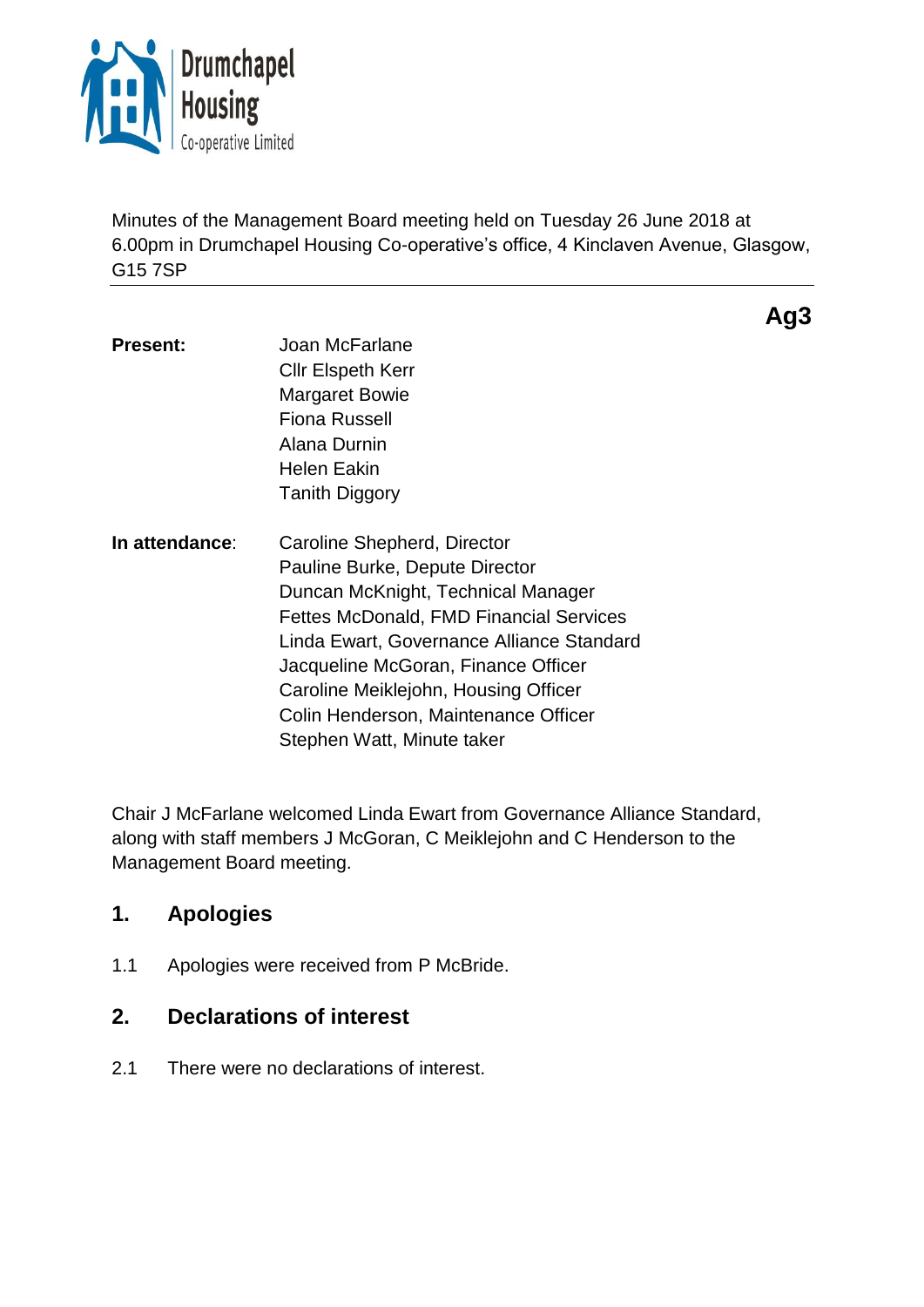# **3. Minute of the previous meeting**

3.1 The minute of the meeting on 29 May 2018 was proposed by F Russell and seconded by Cllr E Kerr.

## **4. Matters arising**

4.1 There were no matters arising.

## **5. Director's report**

### 5.1 **Board Appraisals**

- 5.1.1 L Ewart thanked the Board for inviting her to discuss the annual reviews that she had been engaged to undertake. She outlined the rationale for conducting the annual appraisals and spoke about the approach she intended to take. She added that the main themes will be gathered in a separate report.
- 5.1.2 There was also a discussion on the "nine-year" interviews and it was agreed that any required interviews (of which there are likely to be two this year) would be progressed as an addendum to the main interviews. This has worked well with other RSLs and avoids some Board members having to attend two meetings.
- 5.1.3 Members were happy with L Ewart's proposed programme and approach and steps will now be taken to conduct the one-to-one interviews over the course of the next month or so – the meetings involving a "nine-year" assessment will need to be completed in advance of the AGM.

### 5.2 **Report on "nine-year" rule**

- 5.2.1 C Shepherd advised all that two of the Board members due to stand down under the "one third" rule have more than nine years' continuous service on the Board and will therefore require to undergo an assessment.
- 5.2.2 The Board noted the "nine-year" rule update.

### **5.3 Five-year financial projections**

5.3.1 J McGoran informed the Board that the five-year financial projections are required to be submitted to the Regulator by 30 June 2018. An update from the paper was provided to all attending.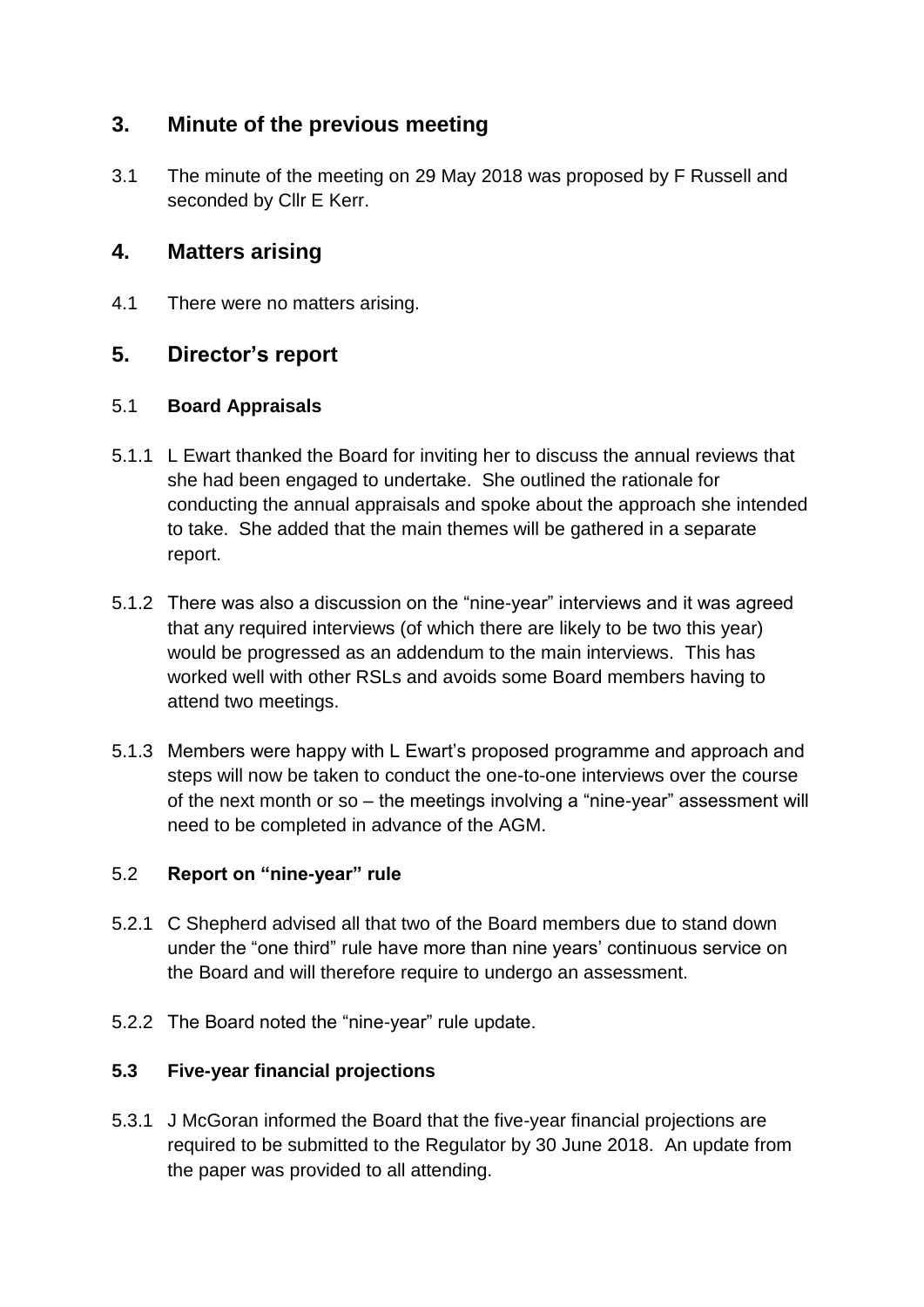- 5.3.2 It was noted that management costs increase this year, but then decrease in 2019/20 – this is attributable to maternity cover.
- 5.3.3 The Board approved the five-year financial projections for submission to the Regulator.

#### **5.4 Loan portfolio return**

- 5.4.1 The annual loan portfolio return was presented by J McGoran.
- 5.4.2 The Board approved the loan portfolio return for submission to the Regulator.

#### **5.5 Treasury Management report**

- 5.5.1 F McDonald presented the treasury management report.
- 5.5.2 Debt remains relatively low and there is nothing of particular note expected in the next twelve months. The report reflects the positive position which the organisation is currently in.
- 5.5.3 The Board approved the treasury management report.

### **F McDonald left the meeting.**

#### **5.6 Review of business plan and asset management plan**

- 5.6.1 C Shepherd informed all that both revised documents will be brought to the Management Board meeting on 7 August 2018.
- 5.6.2 The documents will take account of the comments made by the Regulator on the current plans and will be updated to take account of the sustainability policy. There will be continued focus on the challenges facing tenants on low income, particularly Universal Credit, and the impact this could have on the Co-operative (for example, higher rent arrears). There was a discussion on the difficulties being experienced by many of our tenants, for example as a result of the Government's welfare reforms, zero-hour contracts, and the Board acknowledged this.

### **5.7 GDPR - update**

5.7.1 C Shepherd advised the Board that we continue to take steps to help ensure that the Co-operative is GDPR compliant.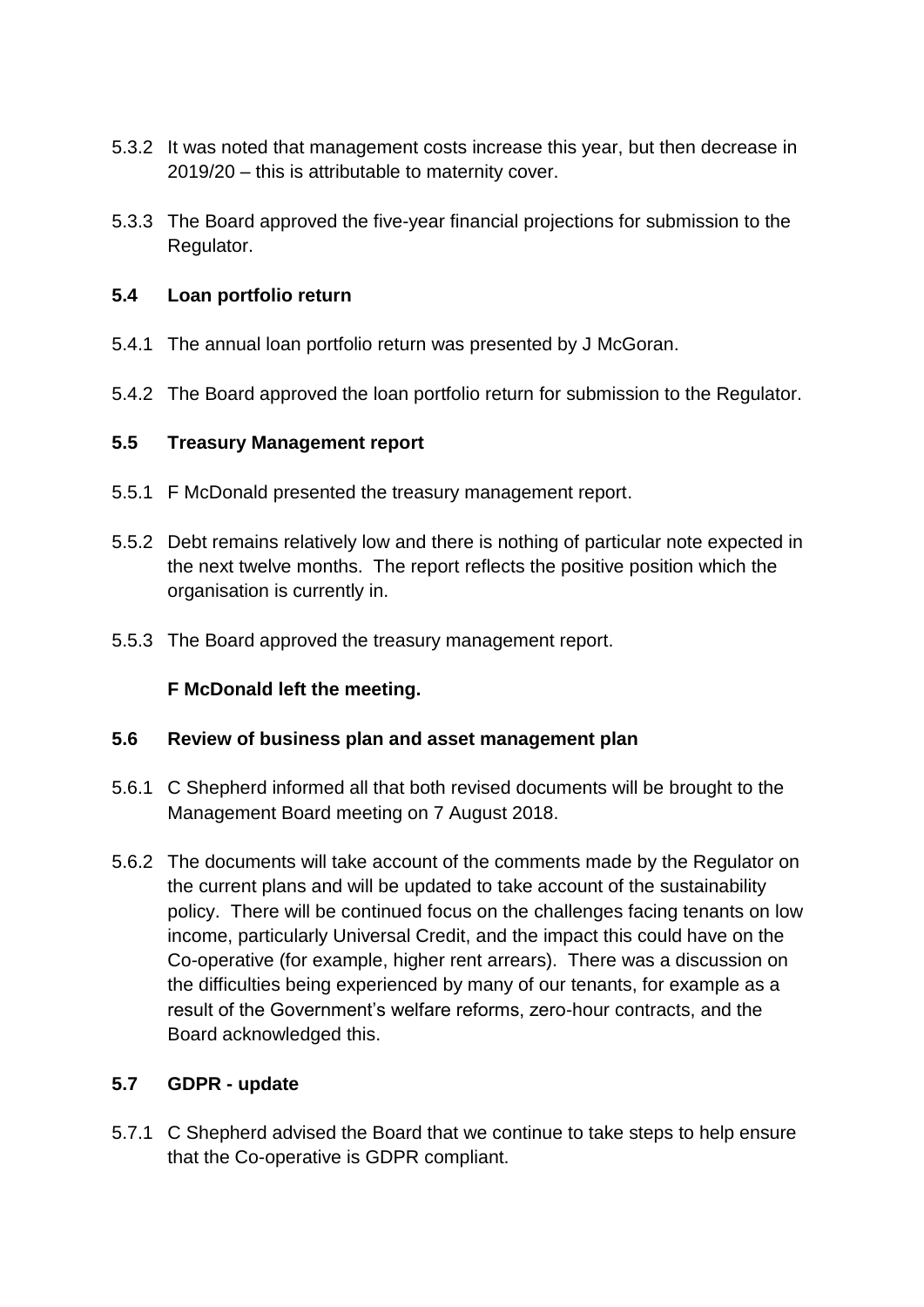5.7.2 The organisation RGDP have been appointed to provide Data Protection Officer services and staff training has been organised for 28 June.

### **5.8 Internal audit – procurement update**

- 5.8.1 C Shepherd advised the Board that five returns have been received from the six requests issued for internal audit services, and that a recommendation will be brought to the Board on 7 August 2018.
- 5.8.2 The Board noted the internal audit update.

### **5.9 Finance services – procurement update**

- 5.9.1 C Shepherd advised the Board that Cernach HA (from whom the Co-operative buys finance services) is due to retender this service in the coming months – FMD's contract expires at the end of August and, depending on the time taken to complete the procurement, we may have to agree an extension into September.
- 5.9.2 The Board noted the procurement of financial services update

# **6. Depute Director's report**

### 6.1 **Annual Statistical Review – benchmarking group**

- 6.1.1 P Burke presented the scorecard for indicators which highlighted two items in red: C23 former tenant arrears write-offs and 29 Rent – value for money.
- 6.1.2 The Board noted the Annual Statistical Review update.

## 6.2 **Key performance indicators 2018/19 - discussion**

- 6.2.1 P Burke presented the recommended targets for the service delivery KPIs these had been developed in consultation with staff.
- 6.2.2 A brief discussion ensued regarding the time taken to re-let voids; the effect new builds have on our own processes, and if Section 5 referrals for the homeless take longer.
- 6.2.3 The Board approved the KPIs for 2018/19 and these will now be incorporated into the revised business plan.

## **C Meiklejohn left the meeting.**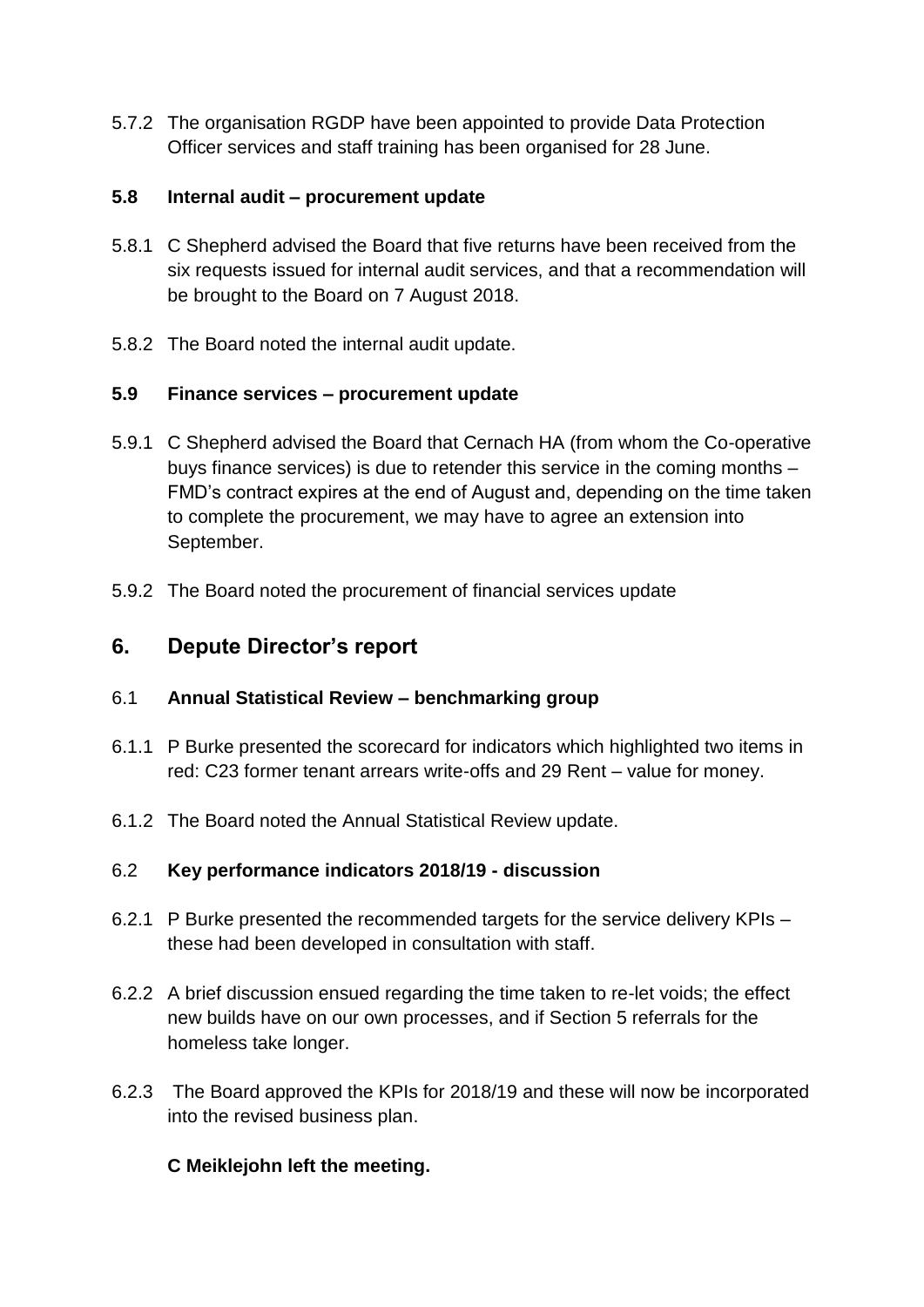### 6.3 **Key performance indicators – reporting frequency**

6.3.1 Referring to the proposal outlined in the papers, it was suggested that KPI reporting is aligned with the quarterly management accounts and reported quarterly rather than monthly, with any particular issues/concerns reported on an exceptions basis. This was approved by the Board.

### 6.4 **Planned maintenance - procurement**

- 6.4.1 D McKnight informed the Board that an initial meeting with CCG (Scotland) Ltd concerning the second phase of the planned maintenance had taken place and that in comparison with other contractors, prove to show good value for money. We have therefore requested a price for Phase 2 and are waiting on this.
- 6.4.2 An outline programme will be developed for use should we appointed CCG. It is estimated to take six weeks.
- 6.4.3 The Board noted the planned maintenance update.

## **C Henderson left the meeting.**

### 6.5 **Former tenant credit write off – quarter 1**

- 6.5.1 P Burke sought approval from the Board to write off a former tenant's credit balance of £2,176.77. Housing Officers have exhausted all methods of reaching the tenant to return the money without success. It was also highlighted that an error on the page appears where historical credits are referred to incorrectly.
- 6.5.2 The Board approved the former tenant credit write off.

## **7. Policy review**

7.1 There were no policy reviews this month scheduled to take place this month.

## **8. Governance**

## 8.1 **Membership report**

8.1.1 There are four Share Certificates to be issued to new tenants. These were to be signed by the Secretary and two Board members at the end of the meeting.